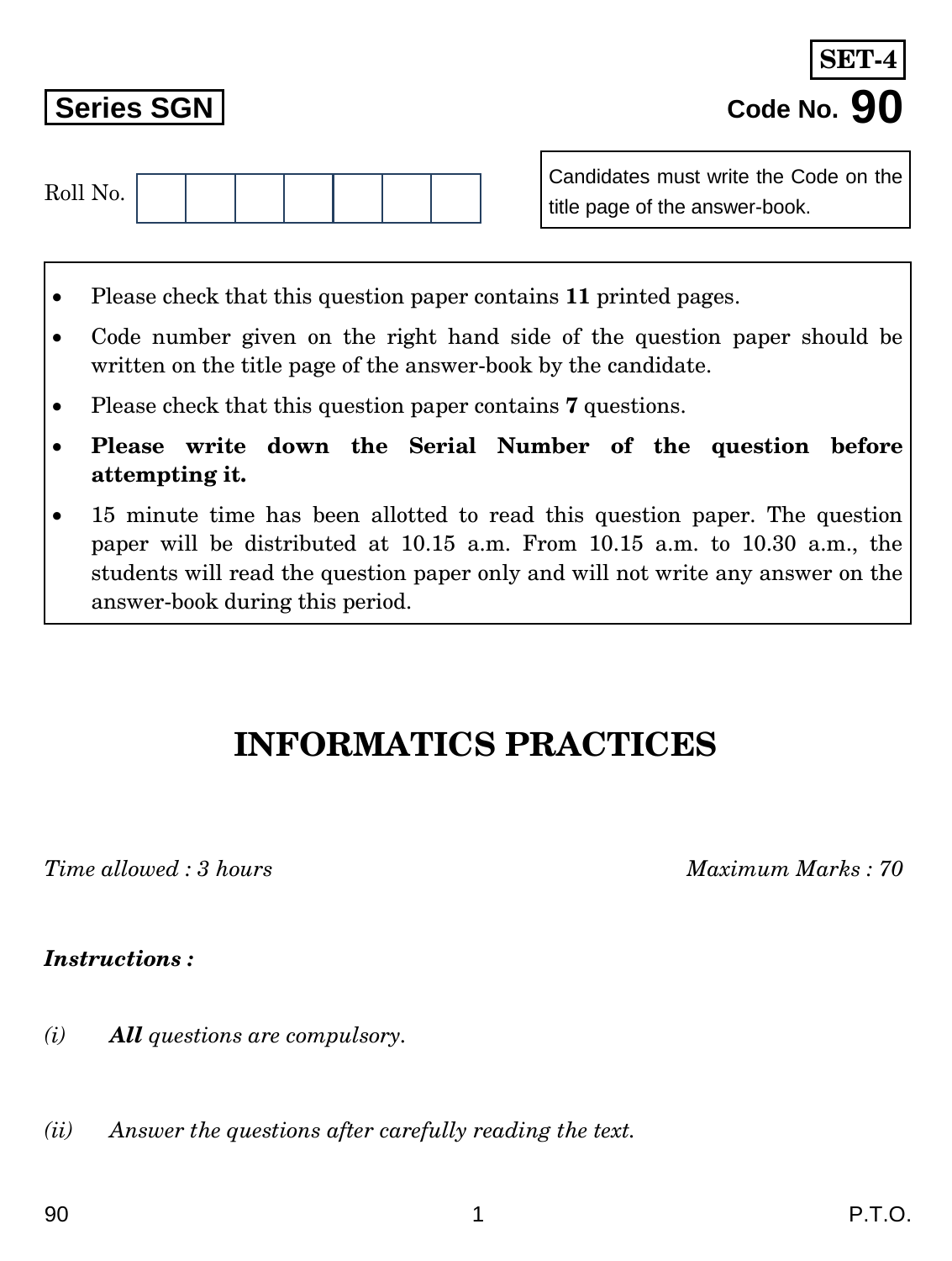- **1.** (a) ABC Company wants to link its computers in the Head office in New Delhi to its office in Sydney. Name the type of Network that will be formed. Which Communication media should be used to form this Network ? *2*
	- (b) Which of the following is/are *not* communication media ?
		- (i) Microwaves
		- (ii) Optical Fiber cable
		- (iii) Node
		- (iv) Radio waves

Identify which of the above mentioned communication media are Wired media and which ones are Wireless media. *2*

- (c) Write two examples each of software in the following categories : *2*
	- (i) Open Source Operating System
	- (ii) Open Source Web Browser
- (d) Expand the following terms : *2*
	- (i) GSM
	- $(ii)$  IP
- (e) Name the devices : *2*
	- (i) This device constantly looks at all the data entering and exiting your connection. It can block or reject data in response to an established rule.
	- (ii) This device connects multiple nodes to form a network. It redirects the received information only to the intended node(s).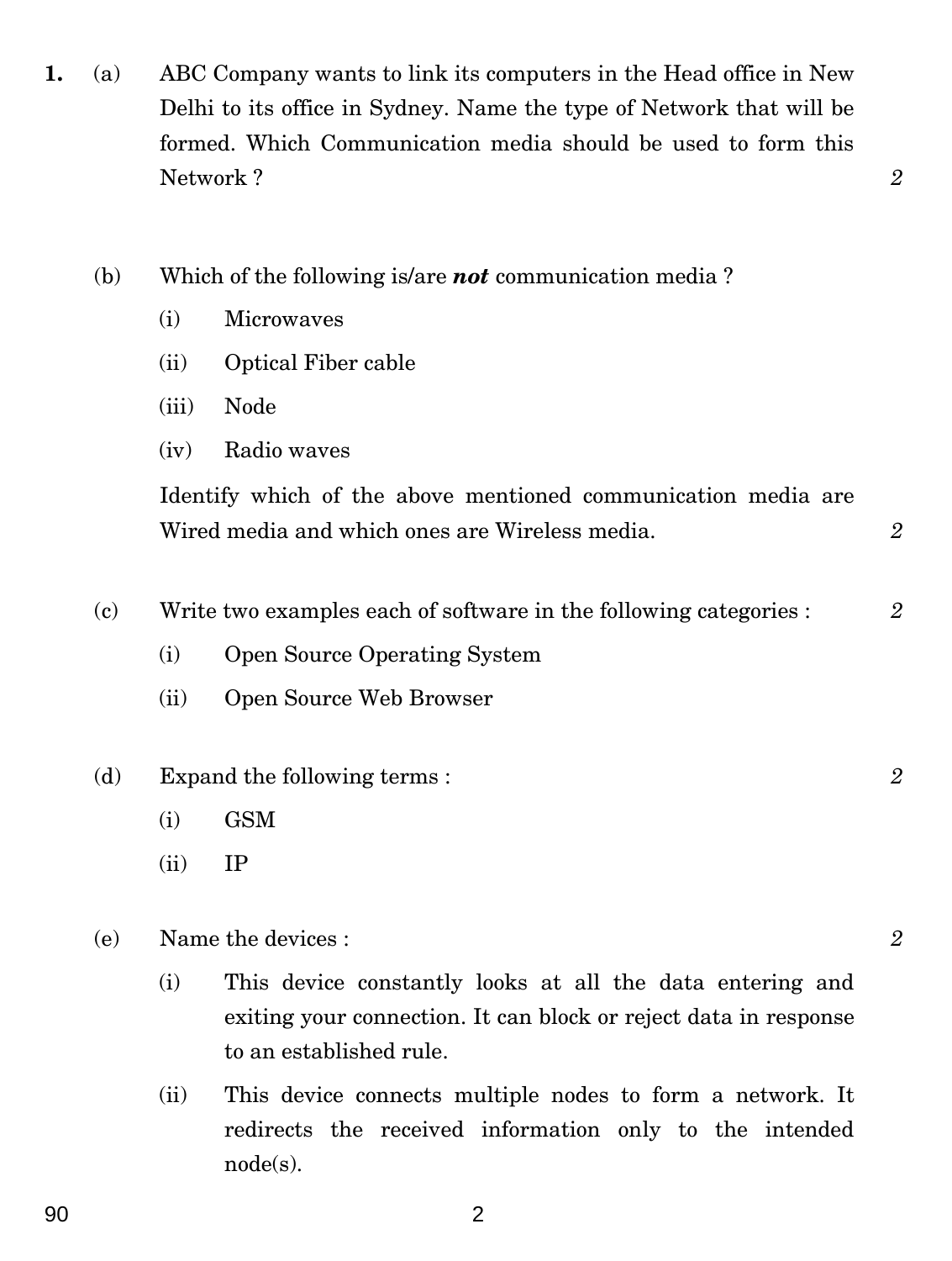**2.** (a) Identify the invalid variable names. Sate the reason if invalid. *1*

- (i) Marks Unit
- (ii) Product\_1
- (iii) Sales123
- (iv) 2Marks

(b) Write the data type of variables that should be used to store : *1*

- (i) Marks of students
- (ii) Grades of students (Grade can be 'A' or 'B' or 'C')
- (c) Write examples of any two properties and any two methods of jButton component. *2*
- (d) Write the purpose of HTML. Distinguish between  $\langle P \rangle$  tag and  $\langle BR \rangle$ tag. *2*
- (e) Distinguish between ComboBox and ListBox. When would you prefer using them over Radiobutton and Checkbox ? 2
- (f) Rewrite the following code using switch statement : *2*

**if (code == 'A') allowance = 3500;**

**else if (code =='B')**

 **allowance= 3200;**

**else**

 **allowance =2000;**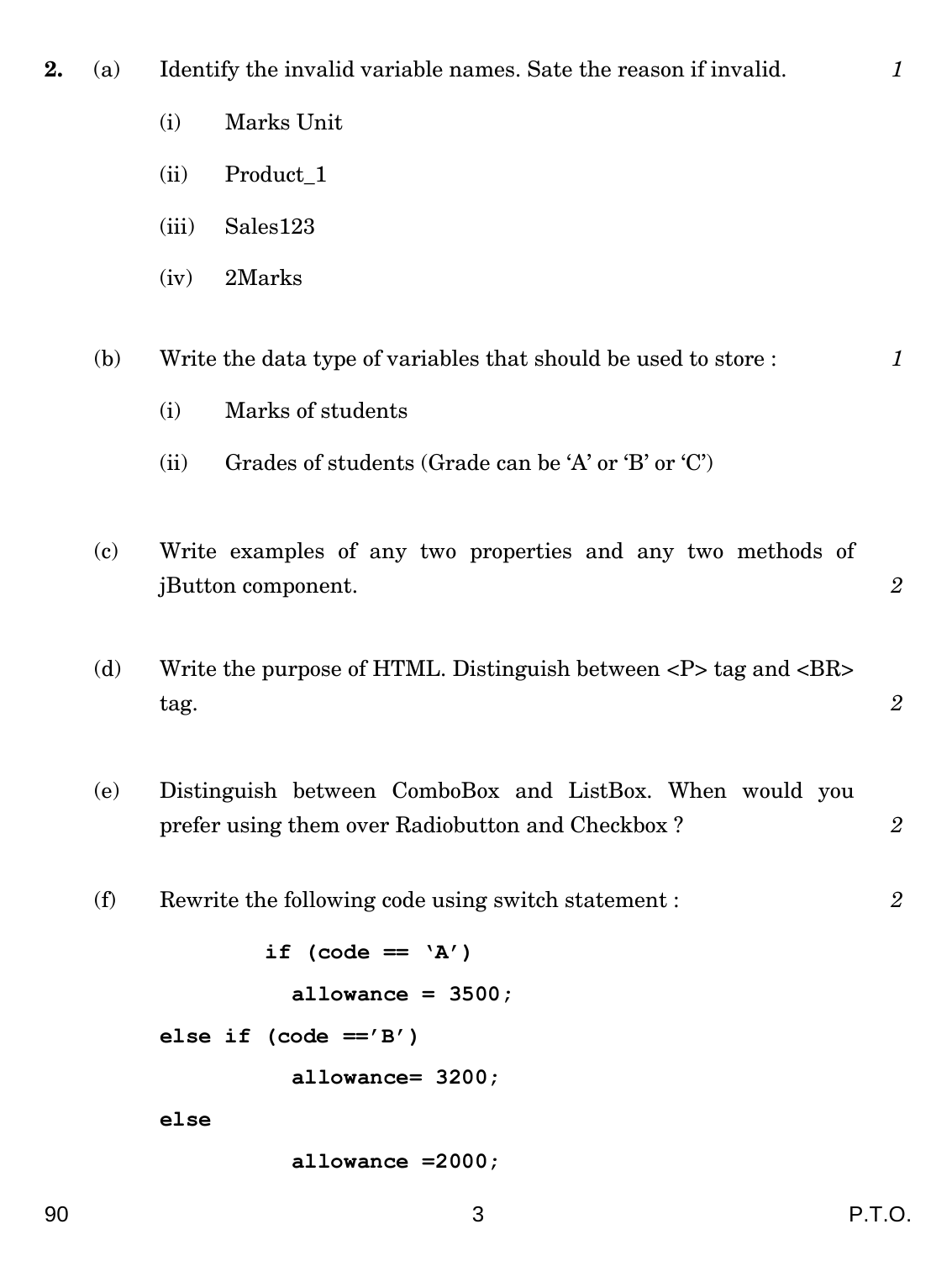- **3.** (a) What is MySQL used for ? Abhay wants to start learning MySQL. From where can he obtain the MySQL software ? *1* 
	- (b) In the table ''Student'', Priya wanted to increase the Marks (Column Name:Marks) of those students by 5 who have got Marks below 33. She has entered the following statement :

**SELECT Marks+5 FROM Student WHERE Marks<33;**

Identify errors (if any) in the above statement. Rewrite the correct SQL statement. **1** 

- (c) (i) Name the Data type that should be used to store AccountCodes like "A1001" of Customers. *1* 
	- (ii) Name two Data types that require data to be enclosed in  $\alpha$  *quotes.*  $1$
- (d) Given the table 'Player' with the following columns :

| $1$ avic $\cdot$ 1 layer |               |  |
|--------------------------|---------------|--|
| <b>PCODE</b>             | <b>POINTS</b> |  |
|                          | 50            |  |
| 2                        | <b>NULL</b>   |  |
| 3                        | 40            |  |

Table : Player

Write the output of the following statements : *2*

- (i) **SELECT AVG(POINTS) FROM Player;**
- (ii) **Select COUNT(POINTS) FROM Player;**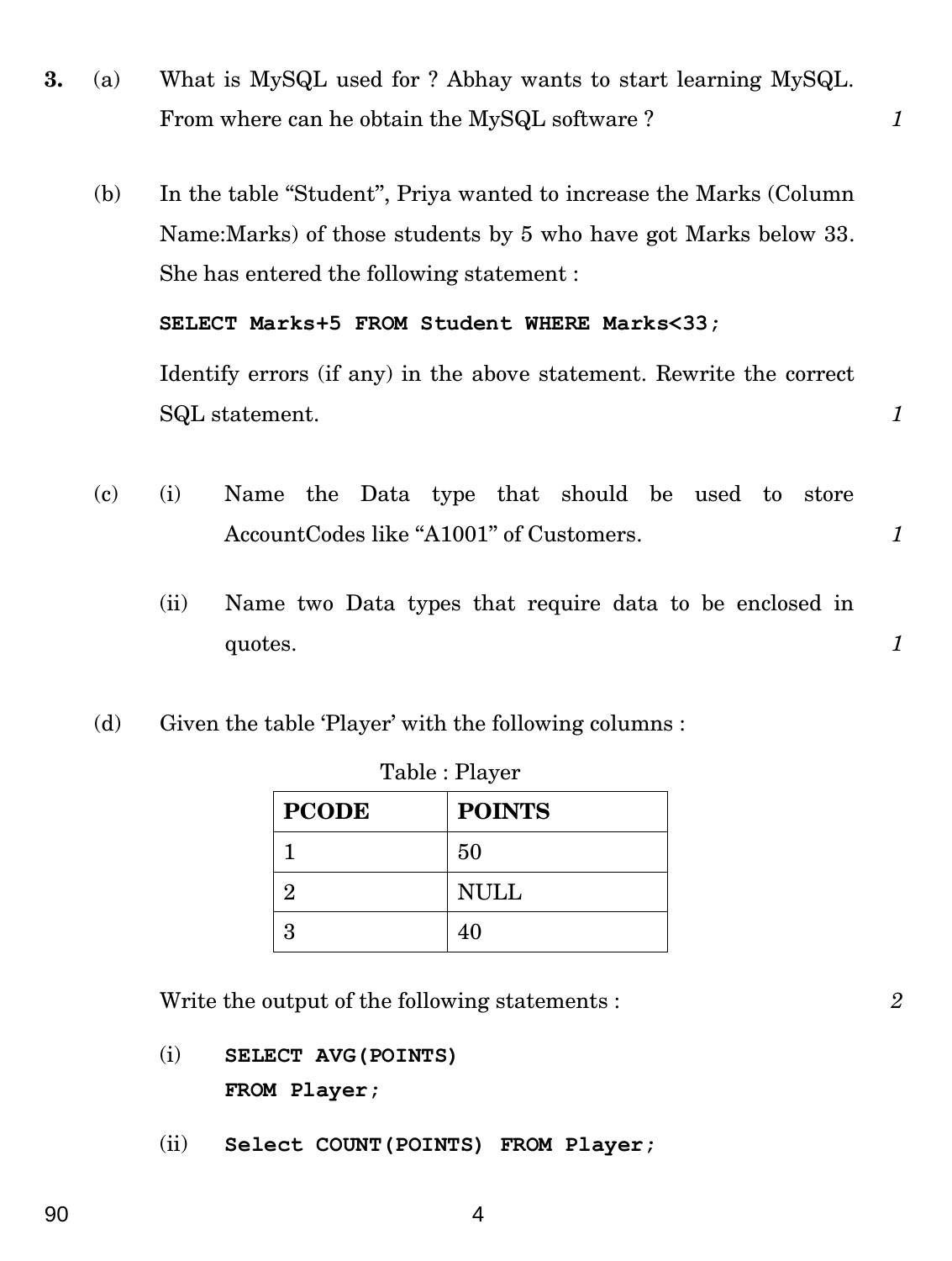(e) 'Class' table has columns RNO and NAME. The following statements are executed : **SET AUTOCOMMIT = 0; INSERT INTO CLASS VALUES(5,'Rajiv'); COMMIT; UPDATE CLASS SET NAME='Rajeev' WHERE ID=5; SAVEPOINT A; INSERT INTO CLASS VALUES(6,'Chris'); SAVEPOINT B; INSERT INTO CLASS VALUES(7,'Feroze'); SELECT \* FROM CLASS; ROLLBACK TO B; SELECT \* FROM CLASS;** What will be the output of both the above given SELECT

statements ? **2** 2

(f) Name SQL Single Row functions (for each of the following) that *2*

- (i) returns a number.
- (ii) returns lowercase letters.
- (iii) returns names of days. For example : "Monday", "Tuesday".
- (iv) returns weekday number. For example : 1 for Sunday, 2 for Monday, 3 for Tuesday.

**4.** (a) Identify the error in the following code : *1*

```
switch(c)
{
case 9.0 : a= a+2;
           break;
case 8.0 : a=a+3;
           break;
}
```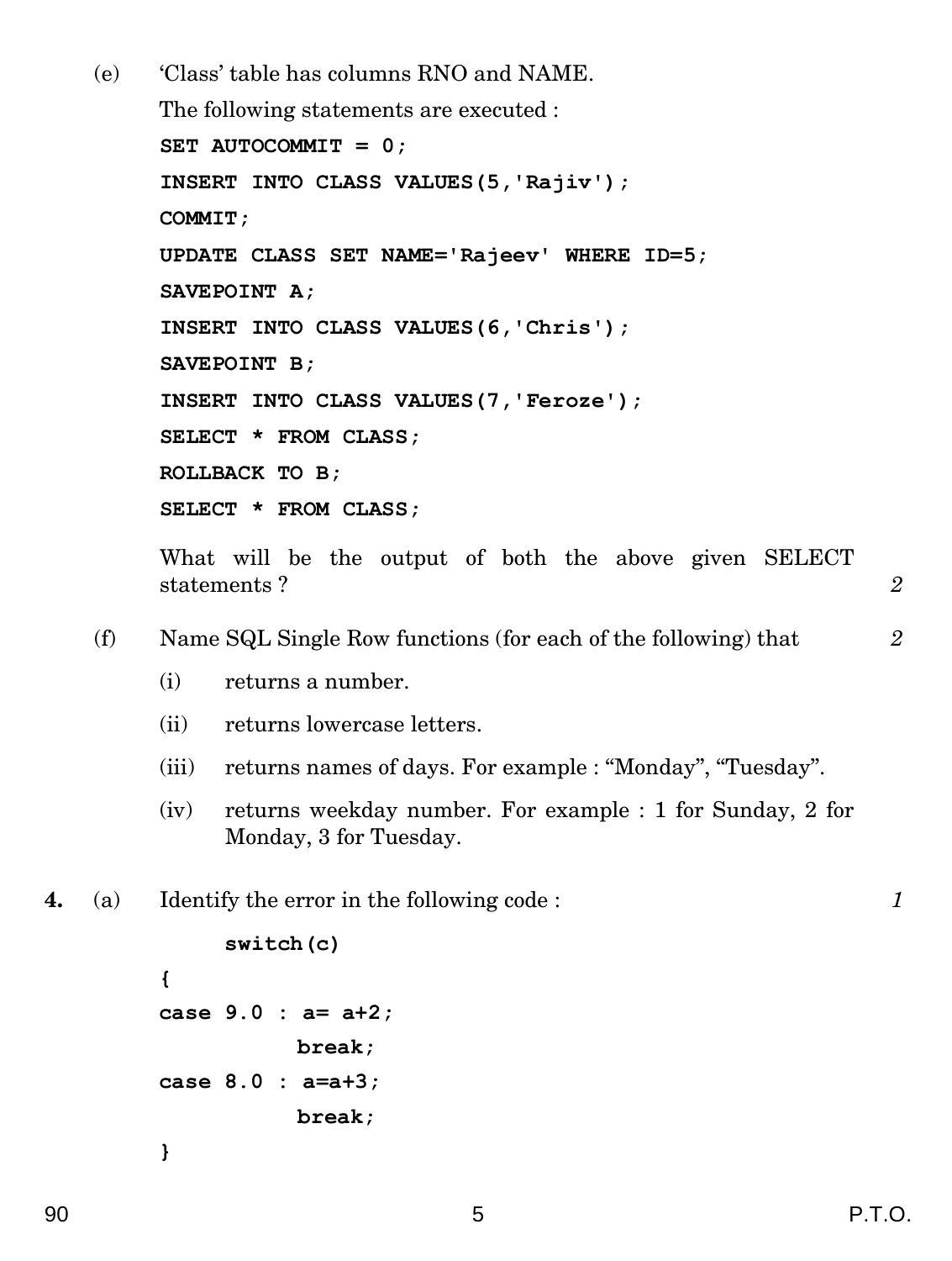(b) What values will be displayed in **JOptionPane** when the following code is executed ? *2*

```
int a=5, b = 2;
        while (a < 20)
        {
            a = a + b;
            b = a - b;
JOptionPane.showMessageDialog(null,a);
         }
```
(c) Write the code given below using 'for' loop instead of 'while' loop : *2* **int i=1;**

```
while(i<=5)
{
    if(i * i == 4) jTextField1.setText(""+i);
i=i+1;
}
```
- (d) Write the value that will be stored in variable **a** after execution of the following code if : *2*
	- (i) initial value of **a** is 8.
	- (ii) initial value of **a** is 10.

```
int b = 9;
if (a > b)
     a=a+5;
```
 **a=a+2;**

(e) What will be the values of **i** and **z** after the following code is executed : *2*

```
int i = 0;
int z = 10;
               do
               {
               i = i+2;z<sup>-</sup>;
               }
          while (i<10);
```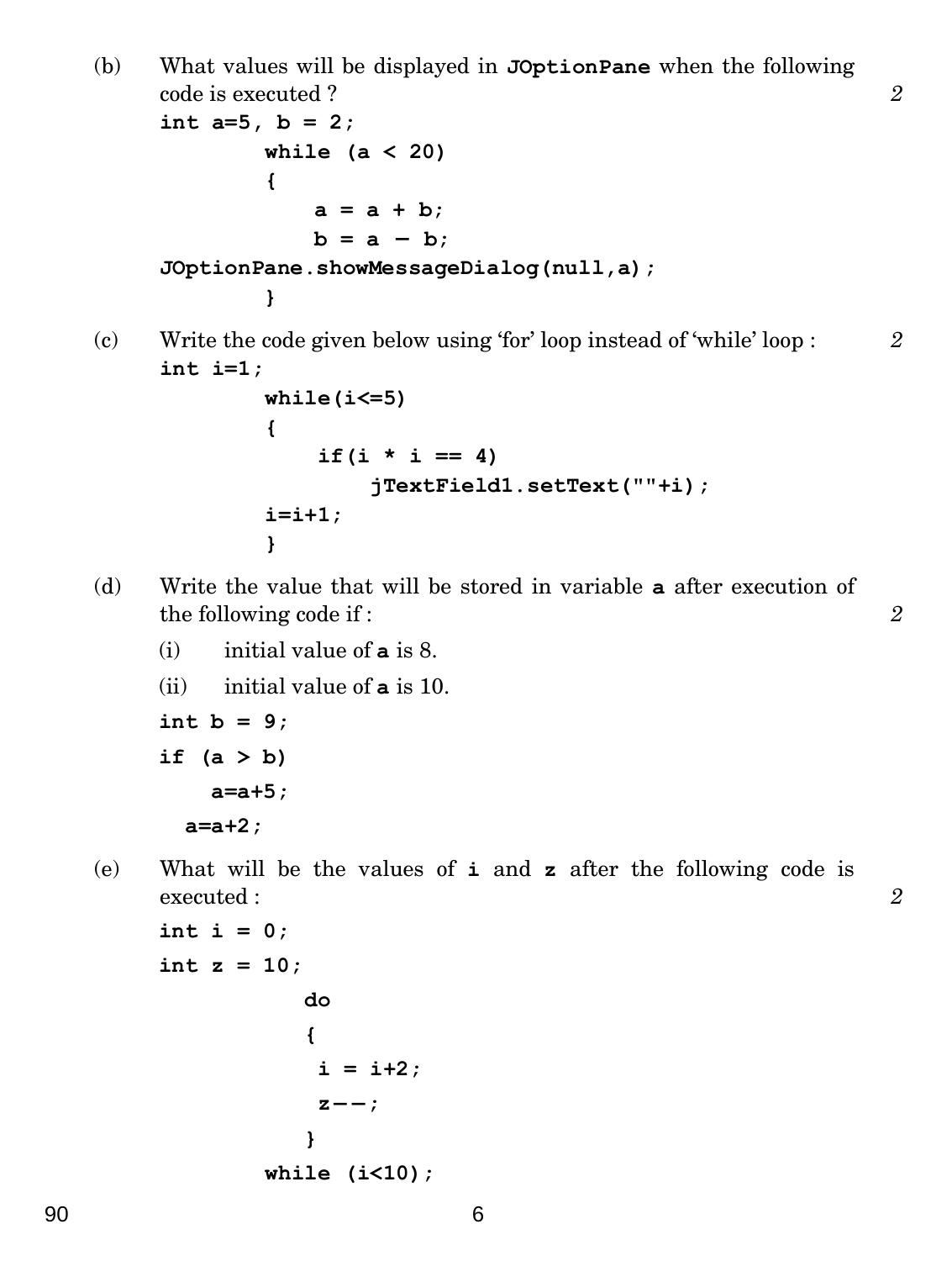(f) Ms. Priya works as a programmer in ''Avon Education'' where she has designed a software to compute fee charges to be paid by the students. A screenshot of the same is shown below :

|                                                                                                                            | x<br>$\mathbf{m}$                                 |
|----------------------------------------------------------------------------------------------------------------------------|---------------------------------------------------|
|                                                                                                                            | <b>Avon Education</b>                             |
| Nikhil Khan<br><b>Enter Name</b>                                                                                           |                                                   |
| <b>Choose Course</b><br>⊙ Course in Pharmacy<br>O Course in Architecture<br>O Course in Arts & Design<br>Calculate Charges | <b>□ Eligible for Concession</b><br>Clear<br>Exit |
| Fee Per Quarter<br>Concession Amount (if any)<br>Fee to be Paid                                                            | 2000.0<br>140.0<br>1860.0                         |

- Name of the student is entered by the user.
- Any one Course out of Pharmacy, Architecture and Arts & Design is chosen by the user.
- If the student is eligible for Concession, the required checkbox is selected by the user.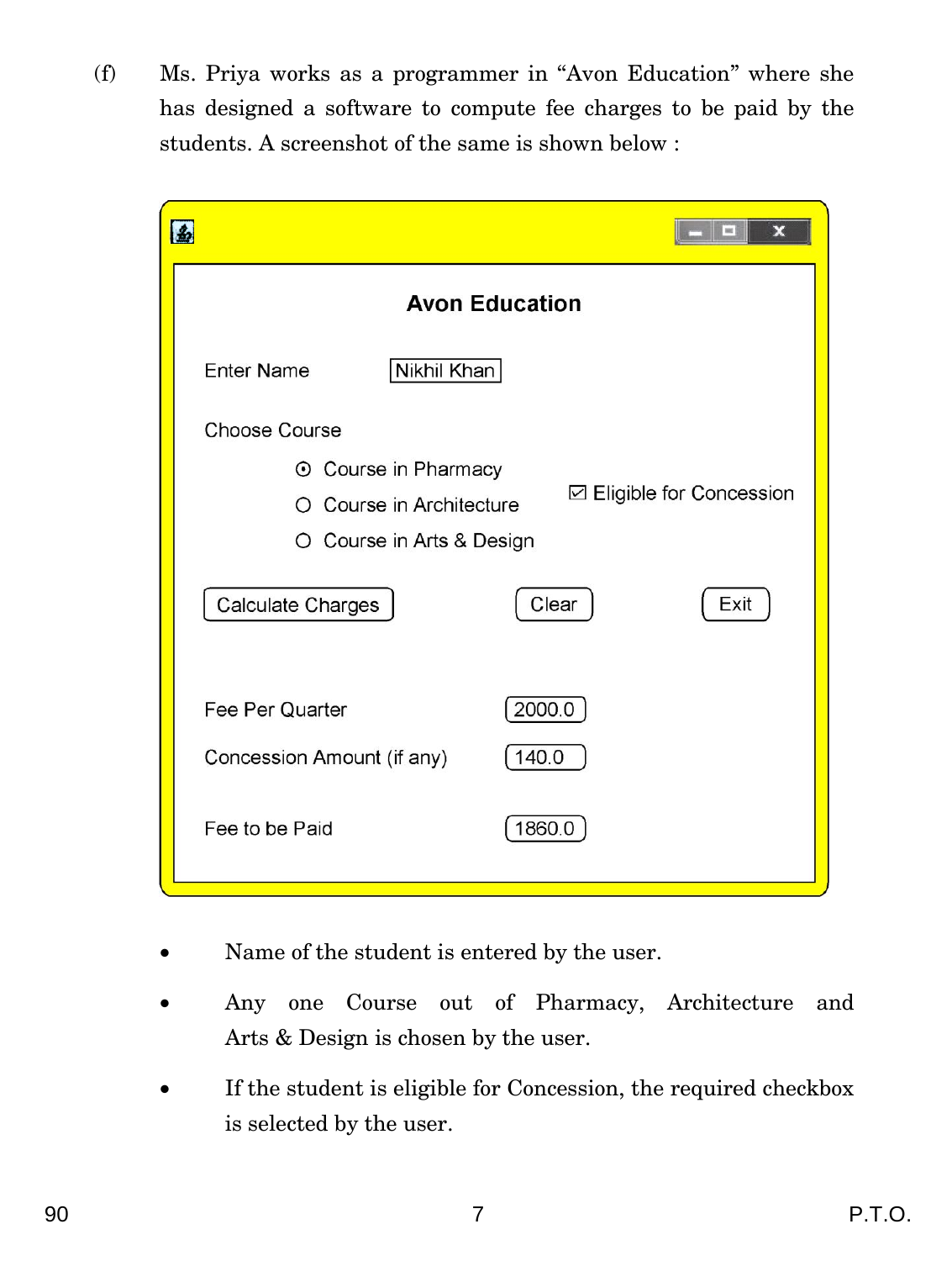Based on the course selected, Fee Per Quarter is displayed in the appropriate textfield according to the following criterion :

| Course        | <b>Fee Per Quarter</b> |
|---------------|------------------------|
| Pharmacy      | 2000.00                |
| Architecture  | 2500.00                |
| Arts & Design | 2300.00                |

- If the student is eligible for Concession, a concession of 7% of Fee per quarter is calculated as the concession amount, otherwise concession amount is 0.
- Fee to be paid is the Fee per quarter with the concession amount (if any) deducted from it.

Help Ms. Priya in writing the code to do the following :

- (i) When 'Calculate Charges' button is clicked, 'Fee per quarter', 'Concession Amount', 'Fee to be Paid' should be calculated and displayed in the respective text fields.  $\overline{4}$
- (ii) When 'CLEAR' button is clicked, all the textfields, radiobuttons and checkbox should be cleared. *1*
- (iii) When 'Exit' button is clicked, the application should close. *1*
- **5.** Consider the following table 'Furniture'. Write SQL commands for the statements (i) to (viii) and write output for SQL queries (ix) and (x).

| <b>FCODE</b> | <b>NAME</b>  | <b>PRICE</b> | <b>MANUFDATE</b> | <b>WCODE</b>    |
|--------------|--------------|--------------|------------------|-----------------|
| 10023        | Coffee table | 4000         | 19-DEC-2016      | <b>W03</b>      |
| 10001        | Dining table | 20500        | 12-JAN-2017      | W01             |
| 10012        | Sofa         | 35000        | 06-JUN-2016      | $\rm W02$       |
| 10024        | Chair        | 2500         | 07-APR-2017      | W <sub>03</sub> |
| 10090        | Cabinet      | 18000        | 31-MAR-2015      | W <sub>02</sub> |

**Table : Furniture**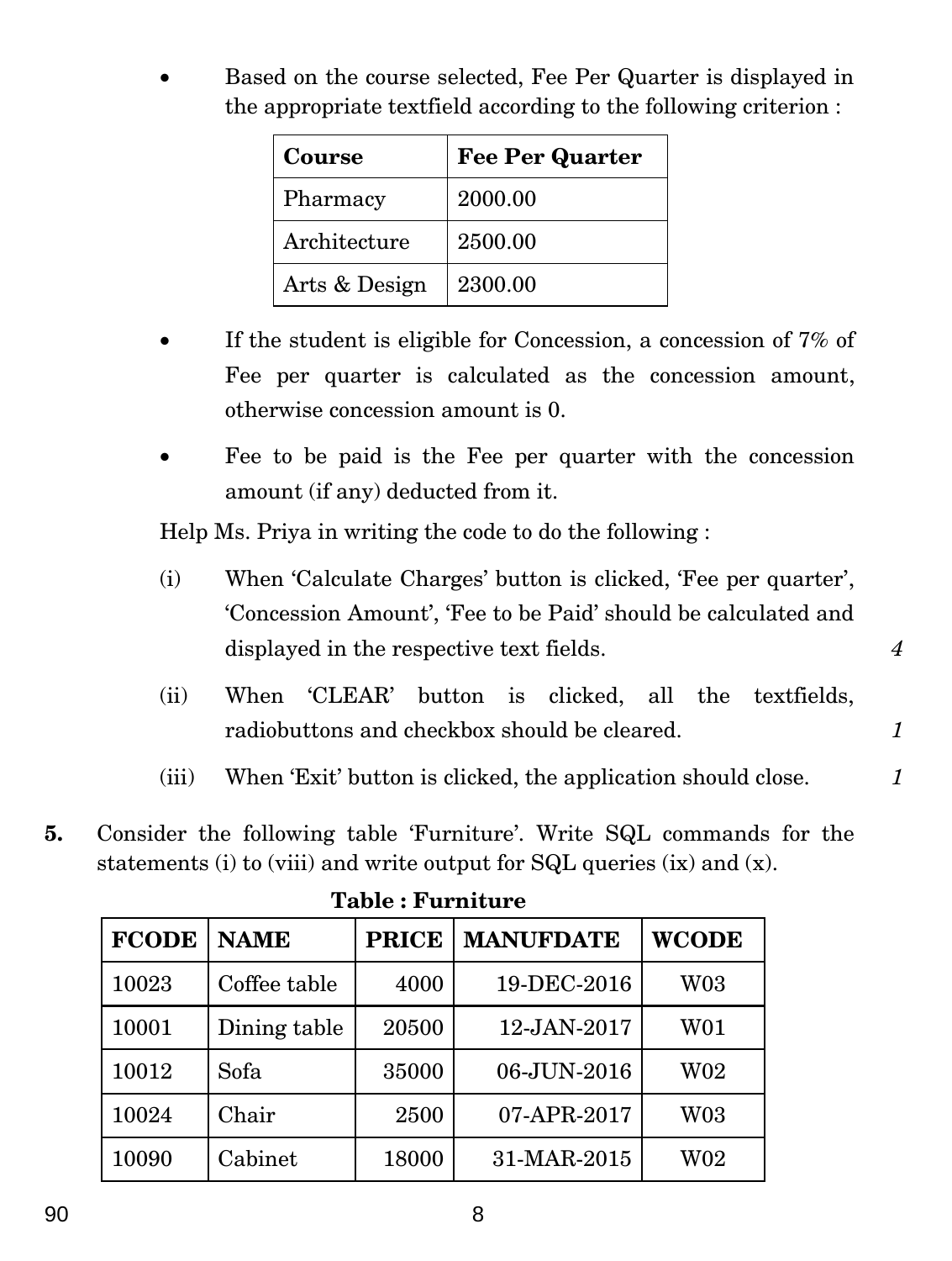|    | (i)    | To display FCODE, NAME and PRICE of items that have Price less<br>than $\overline{\tau}$ 5,000.                                                                                          | $\mathcal{I}$    |
|----|--------|------------------------------------------------------------------------------------------------------------------------------------------------------------------------------------------|------------------|
|    | (ii)   | To display NAMES and PRICE of those Furniture Items that have<br>'table' anywhere in their names.                                                                                        | $\mathcal{I}$    |
|    | (iii)  | To display WCode of Furniture Items. There should be no duplicate<br>values.                                                                                                             | $\mathcal{I}$    |
|    | (iv)   | To display the NAMES and PRICE increased by 500.00 of all the<br>furniture items. (Price should only be displayed as increased; there<br>should be no increase in the data in the table) | $\mathcal{I}$    |
|    | (v)    | To display FCODE and NAME of each Furniture Item in descending<br>order of FCODE.                                                                                                        | $\mathcal{I}$    |
|    | (vi)   | To display the details of all the Furniture Items which have<br>Manufacturing date (MANUFDATE) between 01-JAN-2016 and<br>15-JUN-2017 (inclusive of both the dates).                     | $\mathbf{1}$     |
|    | (vii)  | To display the average PRICE of all the Furniture Items, which are<br>made of Wood with WCODE as W02.                                                                                    | $\mathcal{I}$    |
|    | (viii) | To display WCODE wise, WCODE and the highest price of<br>Furniture Items.                                                                                                                | $\mathcal{I}$    |
|    | (ix)   | SELECT SUM(PRICE) FROM Furniture WHERE WCODE='W03';                                                                                                                                      | $\mathcal{I}$    |
|    | (x)    | SELECT COUNT (DISTINCT PRICE) FROM Furniture;                                                                                                                                            | 1                |
| 6. | (a)    | Write SQL query to create a table 'Inventory' with the following<br>structure:                                                                                                           | $\boldsymbol{2}$ |

| Field        | <b>Type</b>  | Constraint      |
|--------------|--------------|-----------------|
| MaterialId   | Integer      | Primary key     |
| Material     | Varchar (50) | <b>NOT NULL</b> |
| Category     | Char         |                 |
| DatePurchase | ${\rm Date}$ |                 |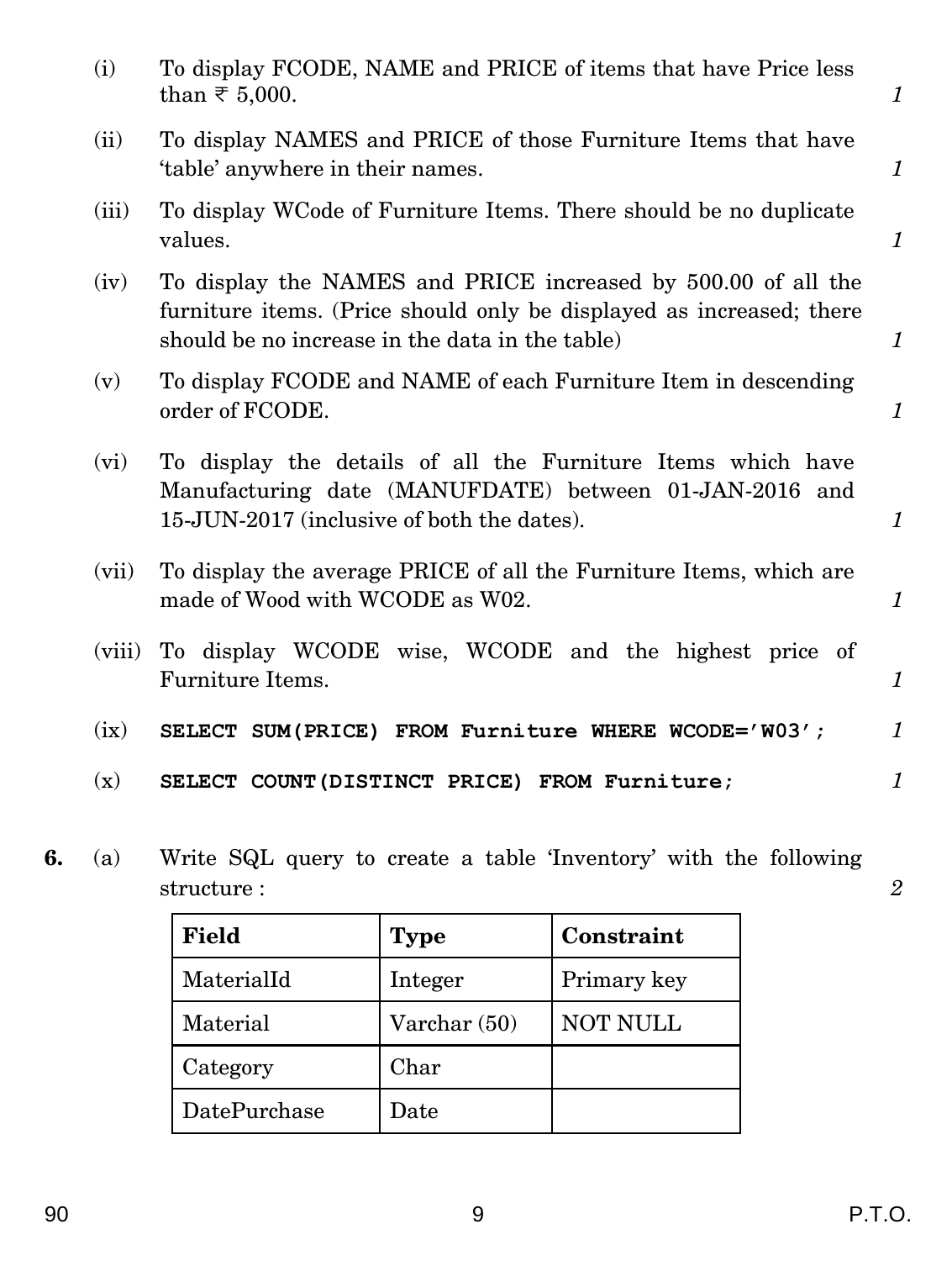(b) Consider the following tables PATIENT and TEST and answer the questions that follow :

| <b>PCODE</b> | <b>NAME</b>       | <b>PHONE</b> | <b>DTADMIT</b> | <b>TESTID</b>    |
|--------------|-------------------|--------------|----------------|------------------|
| 6473         | Amit Sharma       | 912356899    | 19-JUN-2017    | T <sub>102</sub> |
| 7134         | Rose Mathew       | 886744536    | 12-NOV-2017    | T <sub>101</sub> |
| 8786         | Tina Sharma Arora | 889088765    | 06-DEC-2017    | T <sub>102</sub> |
| 6477         | Vijay Shah        | 714567445    | 07-DEC-2017    | <b>T502</b>      |
| 7658         | Venkat Fazal      | 865545343    | 31-DEC-2017    | T <sub>101</sub> |

## **Table : PATIENT**

*Note :* NAME holds the Names of patients.

DTADMIT holds Dates on which a patient was admitted to hospital.

TESTID holds Ids of Medical tests done on patients.

| <b>TESTID</b>    | <b>TESTNAME</b>          | <b>COST</b> |
|------------------|--------------------------|-------------|
| T <sub>101</sub> | <b>Platelet Count</b>    | 200.00      |
| T <sub>102</sub> | Hemogram                 | 190.00      |
| T301             | <b>Malaria Detection</b> | 350.00      |
| <b>T502</b>      | Glucose Test             | 150.00      |

**Table : TEST**

Name the Primary keys in both the tables and foreign key in 'PATIENT' table.

State the reason for your choice. **2** 

- (c) With reference to the above given tables (in Q6 b), write commands in SQL for (i) to (iii).
	- (i) To display Names of Patients, TESTID and Test names for those Patients who were admitted between '01-DEC-2017' and '15-DEC-2017' (both dates inclusive). *2*
	- (ii) To display Names of Patients, Test names and Cost of Test for those Patients who have "Sharma" in their names. 2
	- (iii) To increase the cost of those tests in the table ''TEST'' by  $\overline{\tau}$  50.00 that have cost below  $\overline{\tau}$  200.00 **2**